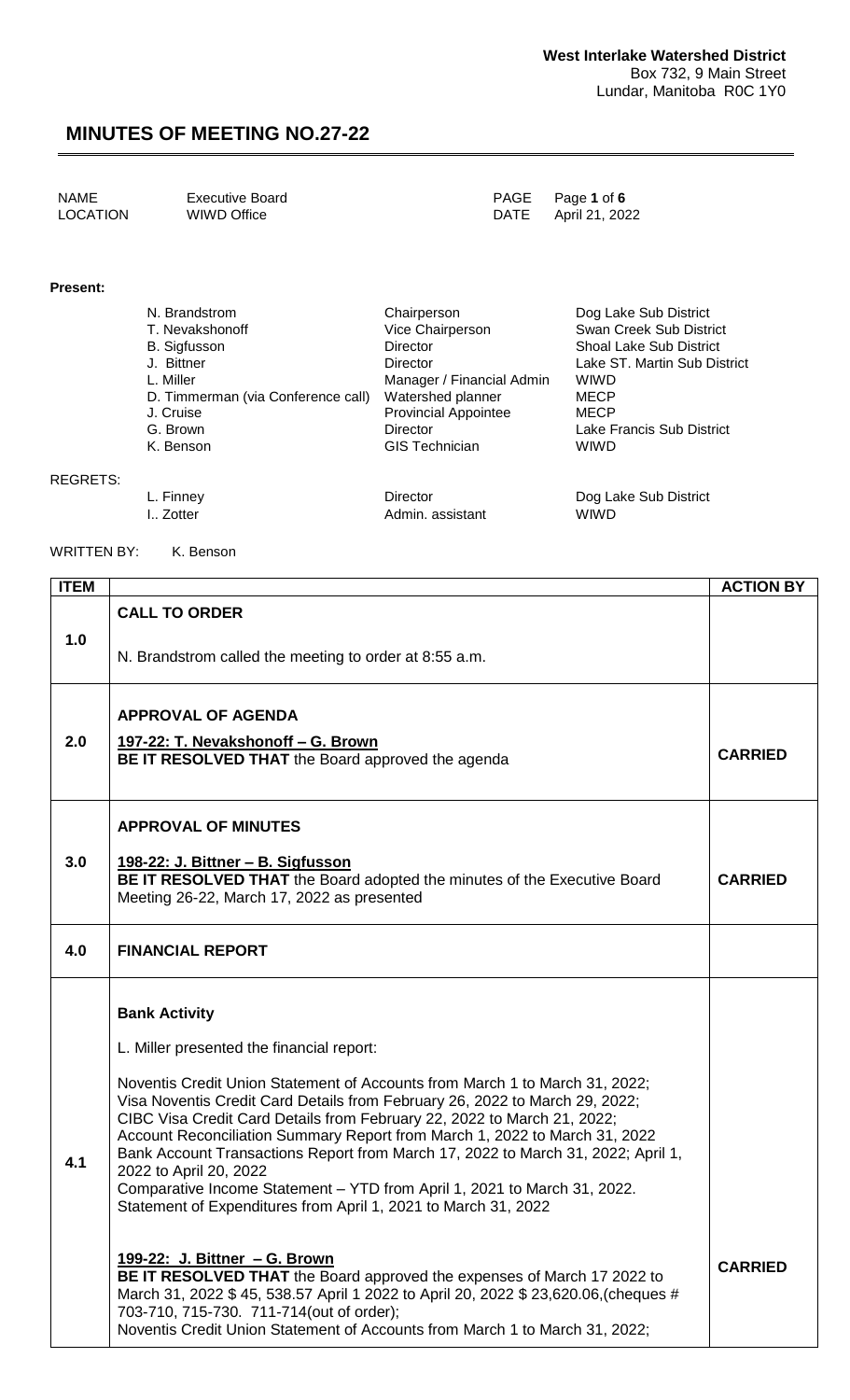| <b>NAME</b><br><b>LOCATION</b> | <b>Executive Board</b><br><b>WIWD Office</b>                                                                                                                                                                                                                                                                                                                                                                                                                                                     | PAGE<br><b>DATE</b> | Page 2 of 6<br>April 21, 2022 |  |
|--------------------------------|--------------------------------------------------------------------------------------------------------------------------------------------------------------------------------------------------------------------------------------------------------------------------------------------------------------------------------------------------------------------------------------------------------------------------------------------------------------------------------------------------|---------------------|-------------------------------|--|
|                                | Visa Noventis Credit Card Details from February 26, 2022 to March 29, 2022;<br>CIBC Visa Credit Card Details from February 22, 2022 to March 21, 2022;<br>Account Reconciliation Summary Report from March 1, 2022 to March 31, 2022<br>Bank Account Transactions Report from March 17, 2022 to March 31, 2022; April 1,<br>2022 to April 20, 2022<br>Comparative Income Statement - YTD from April 1, 2021 to March 31, 2022.<br>Statement of Expenditures from April 1, 2021 to March 31, 2022 |                     |                               |  |
| 5.0                            | <b>SUB DISTRICT RECOMMENDATIONS</b><br>No additions.                                                                                                                                                                                                                                                                                                                                                                                                                                             |                     |                               |  |
| 6.0                            | <b>OLD BUSINESS</b>                                                                                                                                                                                                                                                                                                                                                                                                                                                                              |                     |                               |  |
|                                | Southwest Interlake Integrated Watershed Management plan (IWMP)                                                                                                                                                                                                                                                                                                                                                                                                                                  |                     |                               |  |
| 6.1                            | The SWIWMP will be presented on May $6th$ at the WIWD workshop at the Lundar<br>Legion.                                                                                                                                                                                                                                                                                                                                                                                                          |                     |                               |  |
|                                | <b>Northwest Interlake IWMP</b>                                                                                                                                                                                                                                                                                                                                                                                                                                                                  |                     |                               |  |
| 6.2                            | Letters to appoint representatives to the Project Management Team (PMT) were sent<br>RMs and First Nation Communities. The WIWD has received three responses.                                                                                                                                                                                                                                                                                                                                    |                     |                               |  |
|                                | <b>Policy</b>                                                                                                                                                                                                                                                                                                                                                                                                                                                                                    |                     |                               |  |
| 6.3                            | The board reviewed the policy regarding the date of re-appointing GLC members.                                                                                                                                                                                                                                                                                                                                                                                                                   |                     |                               |  |
|                                | <b>Conservation Trust 2021</b>                                                                                                                                                                                                                                                                                                                                                                                                                                                                   |                     |                               |  |
| 6.4                            | Staff are completing the last components of the Final Report which is due on April 30,<br>2022.                                                                                                                                                                                                                                                                                                                                                                                                  |                     |                               |  |
|                                | <b>GRowing Outcomes in Watersheds (GROW)</b>                                                                                                                                                                                                                                                                                                                                                                                                                                                     |                     |                               |  |
| 6.5                            | Staff are completing the last components of the Final Report and Interim Report which<br>is due on April 30, 2022.                                                                                                                                                                                                                                                                                                                                                                               |                     |                               |  |
|                                | <b>Ag Action Program / EFP</b>                                                                                                                                                                                                                                                                                                                                                                                                                                                                   |                     |                               |  |
| 6.6                            | The WIWD was not approved for the applications "Riparian Area Enhancement on Burnt<br>Lake and Wagon Creek Drains" and "Working with landowners to improve soil health in<br>West Interlake Watershed".<br>L. Miller contacted Ag Action to receive feedback on why the applications were not<br>approved. Ag Action has not responded.                                                                                                                                                          |                     |                               |  |
|                                | <b>Tree Program</b>                                                                                                                                                                                                                                                                                                                                                                                                                                                                              |                     |                               |  |
| 6.7                            | Tree orders will be arriving in the next few weeks and will be distributed through<br>Sabados Greenhouse. A Tree Time representative will be visiting the WIWD on<br>Thursday April 28 <sup>th</sup> , 2022.                                                                                                                                                                                                                                                                                     |                     |                               |  |
|                                |                                                                                                                                                                                                                                                                                                                                                                                                                                                                                                  |                     |                               |  |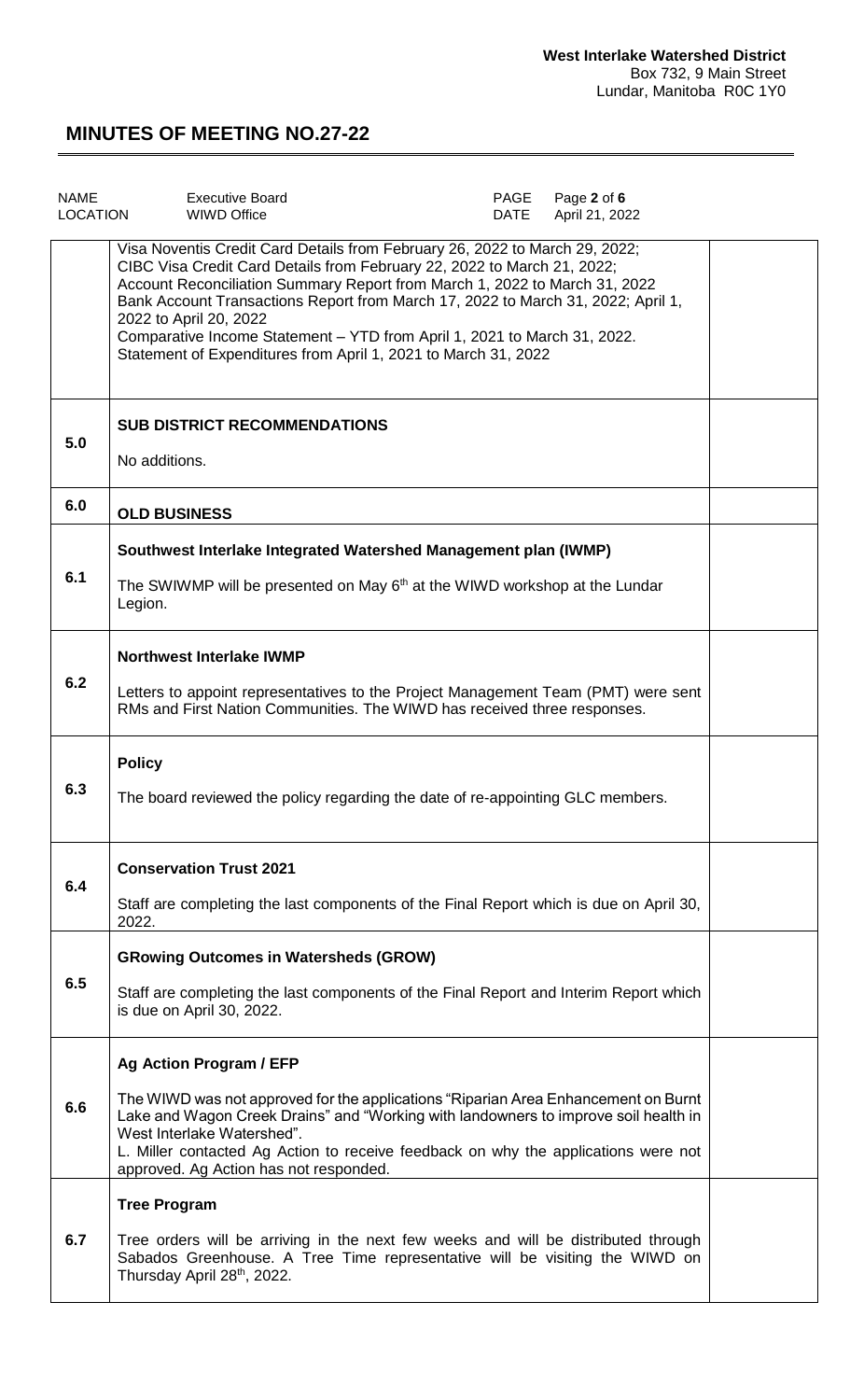| <b>NAME</b><br><b>LOCATION</b> | <b>Executive Board</b><br>PAGE<br>Page 3 of 6<br><b>WIWD Office</b><br><b>DATE</b><br>April 21, 2022                                                                                                         |  |
|--------------------------------|--------------------------------------------------------------------------------------------------------------------------------------------------------------------------------------------------------------|--|
| 6.8                            | <b>WIWD Annual General Meeting (AGM)</b><br>No updates at this time.                                                                                                                                         |  |
| 6.9                            | <b>Relay Education</b><br>Funds have been received up to January 21, 2022.                                                                                                                                   |  |
| 6.10                           | Fish and Wildlife Enhancement Fund (FWEF) - Letter of Interest (LOI)<br>No updates at this time. Mercer Creek was suggested as an important are to consider<br>in the future.                                |  |
| 6.11                           | Hometown Green Team, Canada Summer Jobs, Metis Grant<br>No updates on the Hometown Green Team, Canada Summer Jobs, and the Metis<br>Grant applications.                                                      |  |
| 6.12                           | <b>Website</b><br>The board reviewed a "Pro and Con" list for websites, document on file at the WIWD<br>Office. WIWD staff will look into it.                                                                |  |
| 6.13                           | <b>Current Magazine/Promotional Posts/Items</b><br>The WIWD wrote an article for The Current Magazine. It will come out in September or<br>October. Promotional items ordered by the WIWD have been shipped. |  |
| 6.14                           | <b>Water Testing</b><br>Applications for the Water Testing Days are currently being sent into the office. The<br>last day to submit applications is May 2 <sup>nd</sup> 2022.                                |  |
| 6.15                           | <b>Rental Building</b><br>No updates at this time.                                                                                                                                                           |  |
| 6.16                           | <b>Provincial Appointee</b><br>Jack Cruise has been appointed. Document on file at the WIWD office.                                                                                                          |  |
| 6.17                           | <b>Ashern Auction Mart Sign</b><br>The sign was set up at the Ashern Auction Mart on April 20 <sup>th</sup> , 2022.                                                                                          |  |
| 6.18                           | <b>Water Retention Project</b><br>Board members will visit the site at a later date.                                                                                                                         |  |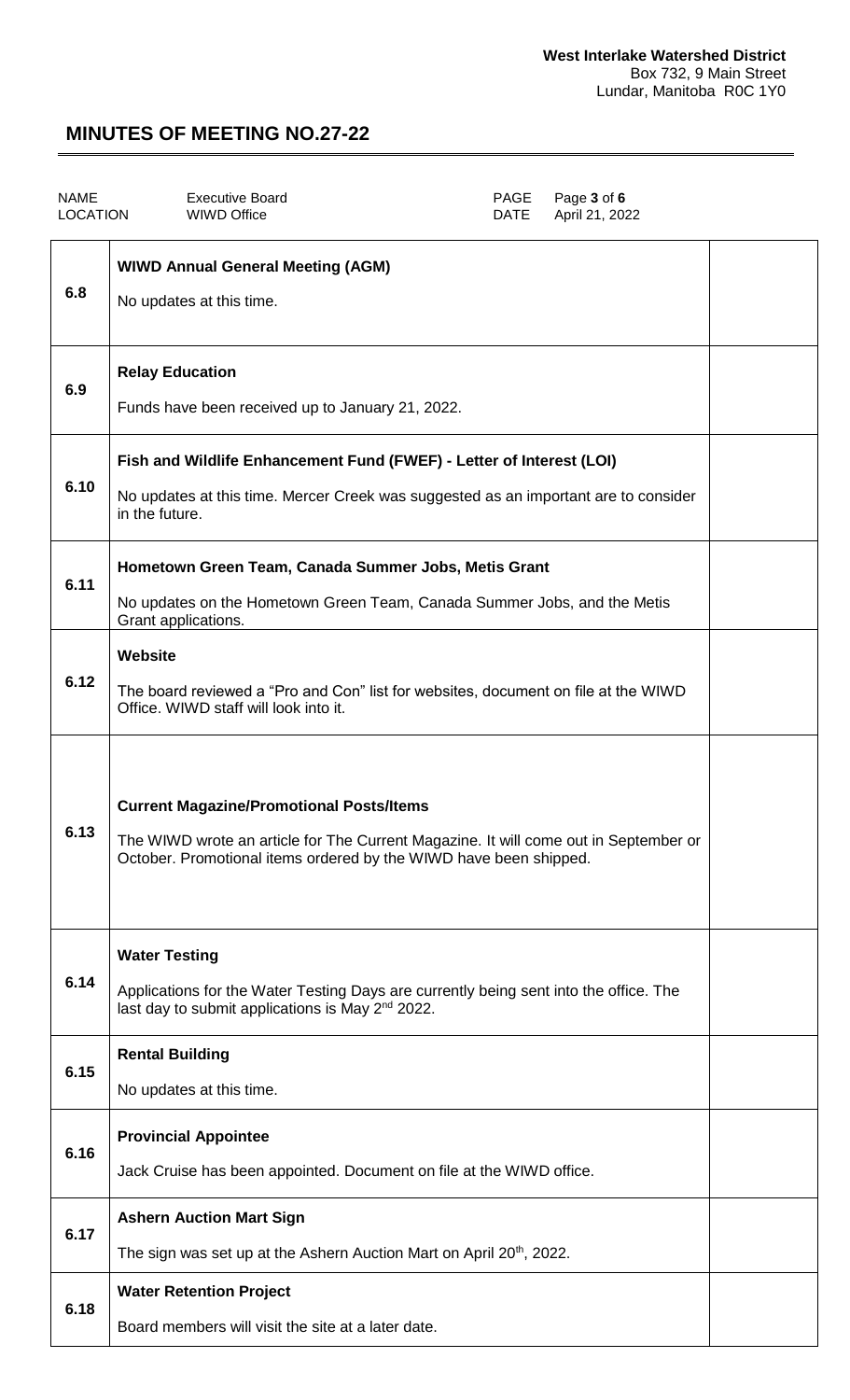| <b>NAME</b><br><b>LOCATION</b> | <b>Executive Board</b><br><b>WIWD Office</b>                                                                                                                                                                                                                                                                                                                                                                                                                                                                                                                                                                                                | PAGE<br>DATE | Page 4 of 6<br>April 21, 2022 |                |
|--------------------------------|---------------------------------------------------------------------------------------------------------------------------------------------------------------------------------------------------------------------------------------------------------------------------------------------------------------------------------------------------------------------------------------------------------------------------------------------------------------------------------------------------------------------------------------------------------------------------------------------------------------------------------------------|--------------|-------------------------------|----------------|
| 6.19                           | <b>On-Farm Climate Action</b><br>L. Miller is part of the steering committee, specifically for input on Poly-cropping<br>programs. A tour will be planned at a later date.                                                                                                                                                                                                                                                                                                                                                                                                                                                                  |              |                               |                |
| 6.20                           | Workshop<br>The WIWD will be having a workshop on May $6th$ , 2022 at 5:00 p.m. at the Lundar<br>Legion. The board decided 100 meals should be ordered for the event.                                                                                                                                                                                                                                                                                                                                                                                                                                                                       |              |                               |                |
| 7.0                            | <b>NEW BUSINESS</b>                                                                                                                                                                                                                                                                                                                                                                                                                                                                                                                                                                                                                         |              |                               |                |
| 7.1                            | Scholarship<br>The board discussed having a scholarship and to decide how the scholarship should<br>be awarded. Document on file at the WIWD office.<br>Scholarships will be awarded based on who has written the best essay. The board will<br>read all the essays and pick their top three essays. The top three will be sent to WIWD<br>staff to add up who has scored in the top three.<br>200-22: J. Bittner- B. Sigfusson<br>BE IT RESOLVED THAT the Board approved to award three scholarships each at a<br>value of \$500.00. If essays submitted do not meet the basic requirements, all three<br>scholarships may not be awarded. |              |                               |                |
| 7.2                            | <b>Advertising</b><br>The board discussed putting an advertisement in the Lundar Bull Sale Calendar.<br>201-22: G. Brown- J. Cruise<br>BE IT RESOLVED THAT the Board approved to purchase two pages in the Lundar<br><b>Bull Sale Calendar,</b>                                                                                                                                                                                                                                                                                                                                                                                             |              |                               | <b>CARRIED</b> |
| 7.3                            | <b>Board Appointee</b><br>The board discussed the addition of a new appointee.<br>202-22: B.Sigfusson - T. Nevakshonoff<br><b>BE IT RESOLVED THAT the Board</b> approved to appoint Mysie McLelland to the<br>executive board.                                                                                                                                                                                                                                                                                                                                                                                                              |              |                               | <b>CARRIED</b> |
| 7.4                            | <b>Financial Committee</b><br>The board decided a financial committee was not necessary at this point.<br>A soil health workshop is being offered by Souris River Watershed District. Document<br>on file at the office. The board suggested having a workshop where the WIWD staff<br>could present the SWIWMP plan, as well as promote all WIWD programs.                                                                                                                                                                                                                                                                                 |              |                               |                |
| 8.0                            | <b>REPORTS</b>                                                                                                                                                                                                                                                                                                                                                                                                                                                                                                                                                                                                                              |              |                               |                |
| 8.1                            | Chairperson                                                                                                                                                                                                                                                                                                                                                                                                                                                                                                                                                                                                                                 |              |                               |                |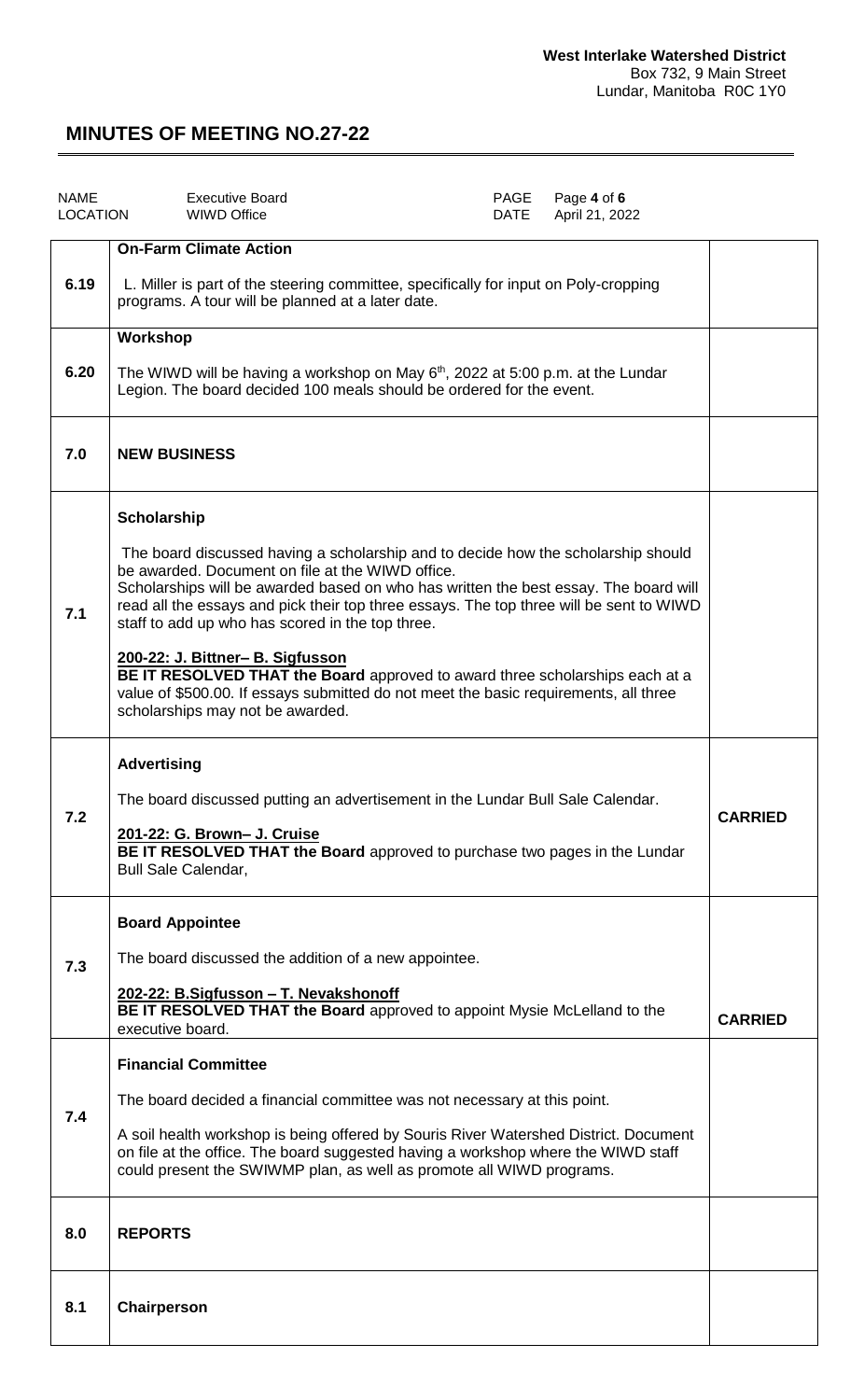| <b>NAME</b><br><b>LOCATION</b> | <b>Executive Board</b><br>PAGE<br>Page 5 of 6<br>April 21, 2022<br><b>WIWD Office</b><br>DATE                                                                                                                                                                                                                                                                                                                                                                                                                             |                |
|--------------------------------|---------------------------------------------------------------------------------------------------------------------------------------------------------------------------------------------------------------------------------------------------------------------------------------------------------------------------------------------------------------------------------------------------------------------------------------------------------------------------------------------------------------------------|----------------|
|                                | Provided a brief verbal update. N. Brandstrom set up the Ashern Aution Mart sign, it<br>has already caused increased interest in our programs. N. Brandstrom had a site visit<br>to a potential Alternative Watering System project.                                                                                                                                                                                                                                                                                      |                |
| 8.2                            | <b>MAW Rep Report</b><br>L. Finney could not attend the meeting.                                                                                                                                                                                                                                                                                                                                                                                                                                                          |                |
| 8.3                            | <b>Manager Report</b><br>L. Miller provided a brief verbal update on office activities, programing, and funding. L.<br>Miller has been completing reports and the Carryover, as well as organising water<br>testing days.                                                                                                                                                                                                                                                                                                 |                |
| 8.4                            | <b>Watershed Planner Report</b><br>D. Timmerman provided a brief verbal update. "Watershed Districts and Programs<br>Provincial Update- April 2022" is available on file at the WIWD office.                                                                                                                                                                                                                                                                                                                              |                |
| 8.5                            | <b>Human Resource Committee</b><br>N. Brandstrom provided an update. The HR committee has had one meeting and will<br>meet again following the Executive Meeting today April 21, 2022.                                                                                                                                                                                                                                                                                                                                    |                |
| 9.0                            | IN CAMERA DISCUSSION<br>N.A                                                                                                                                                                                                                                                                                                                                                                                                                                                                                               |                |
| 10.0                           | <b>CORRESPONDENCE</b><br>$\triangleright$ Manitoba News Release emailed March 30, 2022 "Provence Invests \$2.5 Million to<br>Support Sustainability and Certification of Manitoba's Fisheries".<br>> Ken Fosty emailed April 16, 2022 Chainsaw Safety Certification Course, no employees<br>interested.<br>> Minister of Environment, Climate, and Parks letter April 12, 2022<br>$\geq$ 2022 Strategic Plan Progress Report<br>> Lake Manitoba Lake St. Martin Outlet Channels Project Newsletter March 2022 Issue<br>16 |                |
| 11.0                           | <b>NEXT MEETING:</b><br>May 19, 2022<br>9:00 A.M.<br><b>WIWD Office</b>                                                                                                                                                                                                                                                                                                                                                                                                                                                   |                |
| 12.0                           | <b>ADJOURNMENT</b><br>203-22: J. Cruise - J. Bittner<br>BE IT RESOLVED THAT we adjourn at 12:05 p.m.                                                                                                                                                                                                                                                                                                                                                                                                                      | <b>CARRIED</b> |